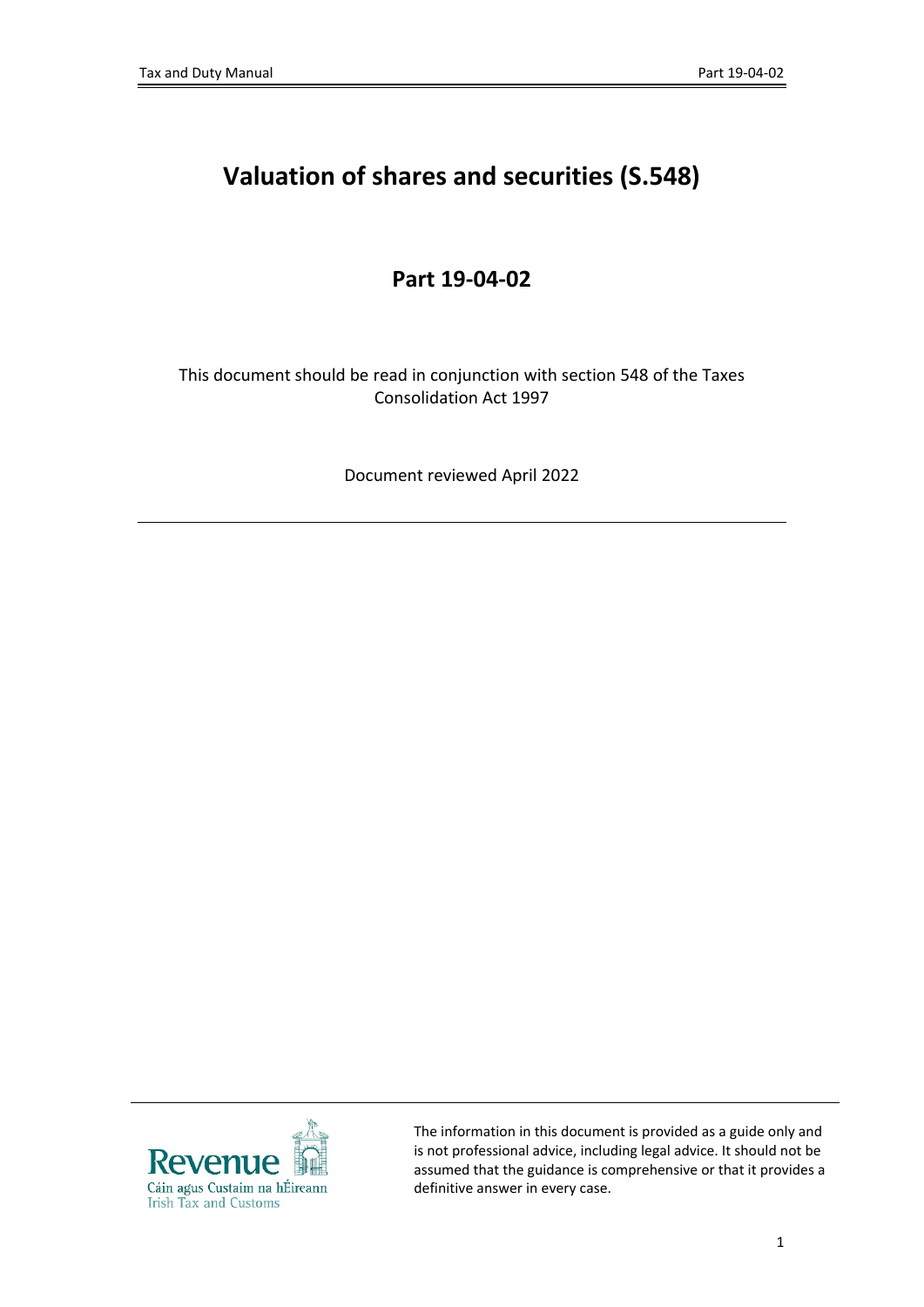## Introduction

**Section 548 of the Taxes Consolidation Act 1997 ("TCA 1997")** contains rules for determining the market value where this is required for Capital Gains Tax ("CGT") purposes. The situations where the market value of an asset is of importance for CGT purposes include transfers by gift and other transfers by means of bargains not at arm's length, certain disposals and reacquisitions of trust assets and cases where gains or losses on the disposal of an asset are to be computed by reference to market value at 6 April 1974.

## 2.1 Market value

For the purpose of deemed disposals and the computation of gains accruing on or after 6 April 1974, in the case of shares and securities held on that date, it is necessary to ascertain the market values of such assets at the relevant dates.

While the ordinary rules of valuation apply to "unquoted" shares and securities (see [Tax](https://www.revenue.ie/en/tax-professionals/tdm/income-tax-capital-gains-tax-corporation-tax/part-19/19-04-01.pdf) [and](https://www.revenue.ie/en/tax-professionals/tdm/income-tax-capital-gains-tax-corporation-tax/part-19/19-04-01.pdf) [Duty](https://www.revenue.ie/en/tax-professionals/tdm/income-tax-capital-gains-tax-corporation-tax/part-19/19-04-01.pdf) [Manual](https://www.revenue.ie/en/tax-professionals/tdm/income-tax-capital-gains-tax-corporation-tax/part-19/19-04-01.pdf) [\(TDM\)](https://www.revenue.ie/en/tax-professionals/tdm/income-tax-capital-gains-tax-corporation-tax/part-19/19-04-01.pdf) [Part](https://www.revenue.ie/en/tax-professionals/tdm/income-tax-capital-gains-tax-corporation-tax/part-19/19-04-01.pdf) [19-04-01](https://www.revenue.ie/en/tax-professionals/tdm/income-tax-capital-gains-tax-corporation-tax/part-19/19-04-01.pdf)), formulae based on Stock Exchange prices are provided for "quoted" shares and securities (**section 548 TCA 1997**).

There are differences in the manner in which prices are fixed, and consequently different valuation rules apply for shares or securities listed in the Irish Official List and those quoted on the Stock Exchange Daily Official List (London floor).

# 2.2 Irish and UK quoted shares

Except for bargains done at special prices (which are clearly marked as such in the Stock Exchange Official Lists), the market value of shares and securities quoted on the Stock Exchange is determined as follows -

#### 2.2.1 Official List Irish

The valuation is based on the lower of either:

- the price at which bargains were last recorded (the previous price) or,
- where bargains were recorded on the date,
	- the price so recorded, or
	- if more than one, a price halfway between the highest and lowest prices so recorded.

#### 2.2.2 Daily Official List (London Floor)

The valuation to be taken is the lower of the two prices shown in the quotations plus one-quarter of the difference between the two prices. Where, however, bargains are recorded for the relevant date, the price recorded (or a price halfway between the